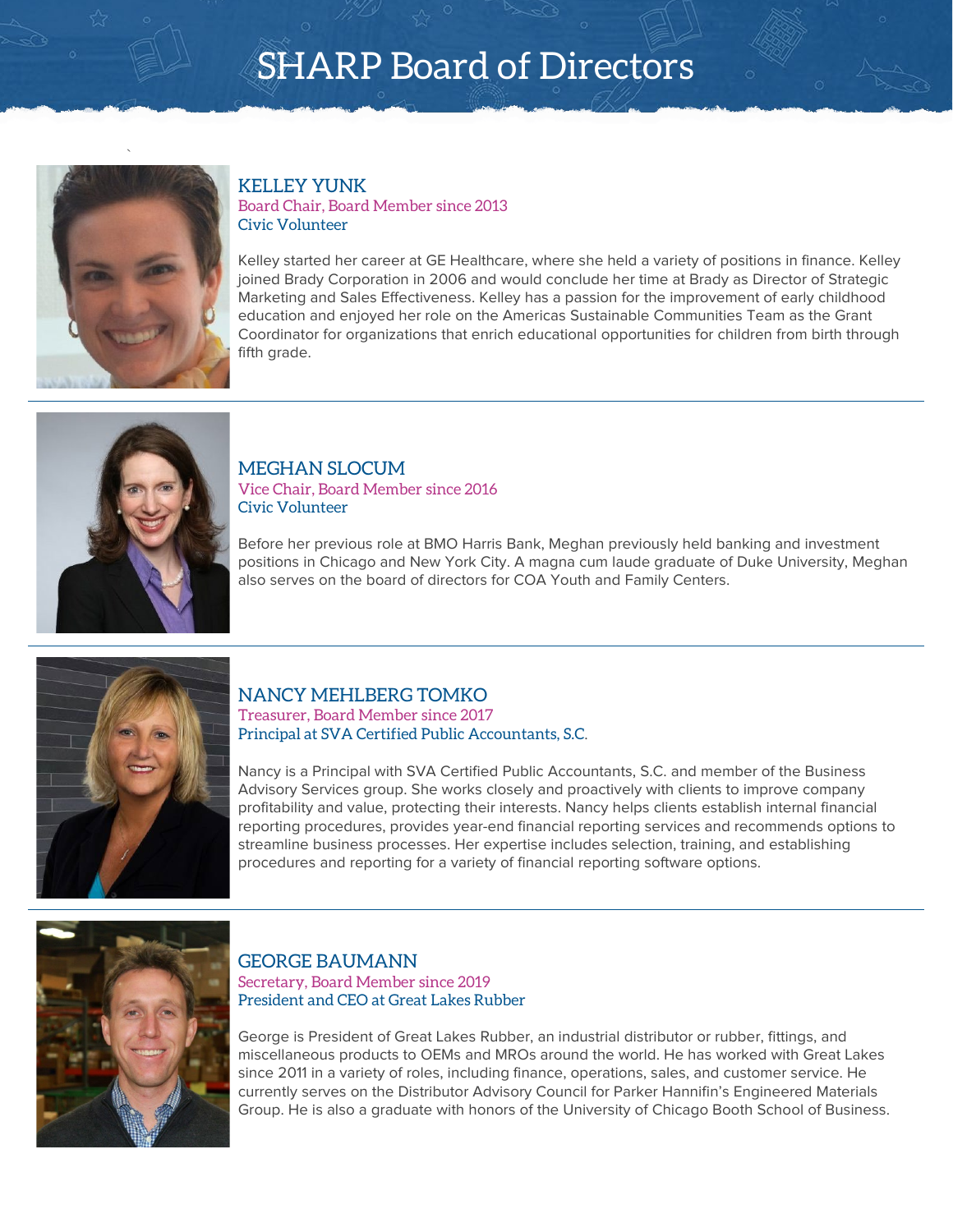

### JASON ALLEN Board Member since 2010 Partner at Foley & Lardner LLP

Jason Allen is a partner with Foley & Lardner LLP, and is a member of the Finance & Financial Institutions, Private Equity & Venture Capital Practices and the Energy Industry Team. Jason joined the firm in 1998 after graduating from the University of Wisconsin School of Law. He also holds bachelor's degrees in business and in economics, conferred in 1995 by San Jose State University.



### LORI BECHTOLD Board Member since 2006 Civic Volunteer

A civic volunteer for more than 20 years, Lori has served on the boards of several not-for-profit organizations including SHARP Literacy, the Milwaukee Art Museum, Friends of Art, the Milwaukee Ballet, Junior Achievement Women's Association and Family Service of Milwaukee. Prior to her volunteer service, Lori's career included Development Director for the Milwaukee Ballet, and Coordinator for Development and Special Events at the Brookfield Zoo and the United Performing Arts Fund. Lori is a graduate of DePauw University with a degree in Economics.



### JACKIE BULKOWSKI Board Member since 2022 Group Finance Director, Hydrite

Jackie is a Group Finance Director at Hydrite where she supports several of the commercial teams. She actively engages in Hydrite's Community Involvement Program whose goal is to invest in programs that impact the local community.

The areas of focus include: children's needs and development, education, environment and local needs. Jackie joined Hydrite in 2020. Prior to Hydrite, Jackie worked in a variety of finance and commercial supporting roles at Johnson Controls.

She is a Certified Public Accountant and a Certified Fraud Examiner. She started her career at Ernst & Young after graduating from the University of Wisconsin-Whitewater, with a bachelor's and master's degree in Accounting and a master's degree in Business Administration.



### JAMES BURKE

Board Member since 2016 Vice President/General Manager of Building Automation Systems at Johnson Controls

James Burke is the VP & GM - Building Automation Services at Johnson Controls, a Fortune 500 company. James is responsible for leading the Milwaukee Branch to achieve profitable growth and increase market share in the building efficiency market. James is a member of the American Society of Heating, Refrigeration, and Air Conditioning Engineers. James has held various sales and leadership roles at Johnson Controls since graduating in 2001 from the University of Wisconsin-Madison, with a BS in Mechanical Engineering.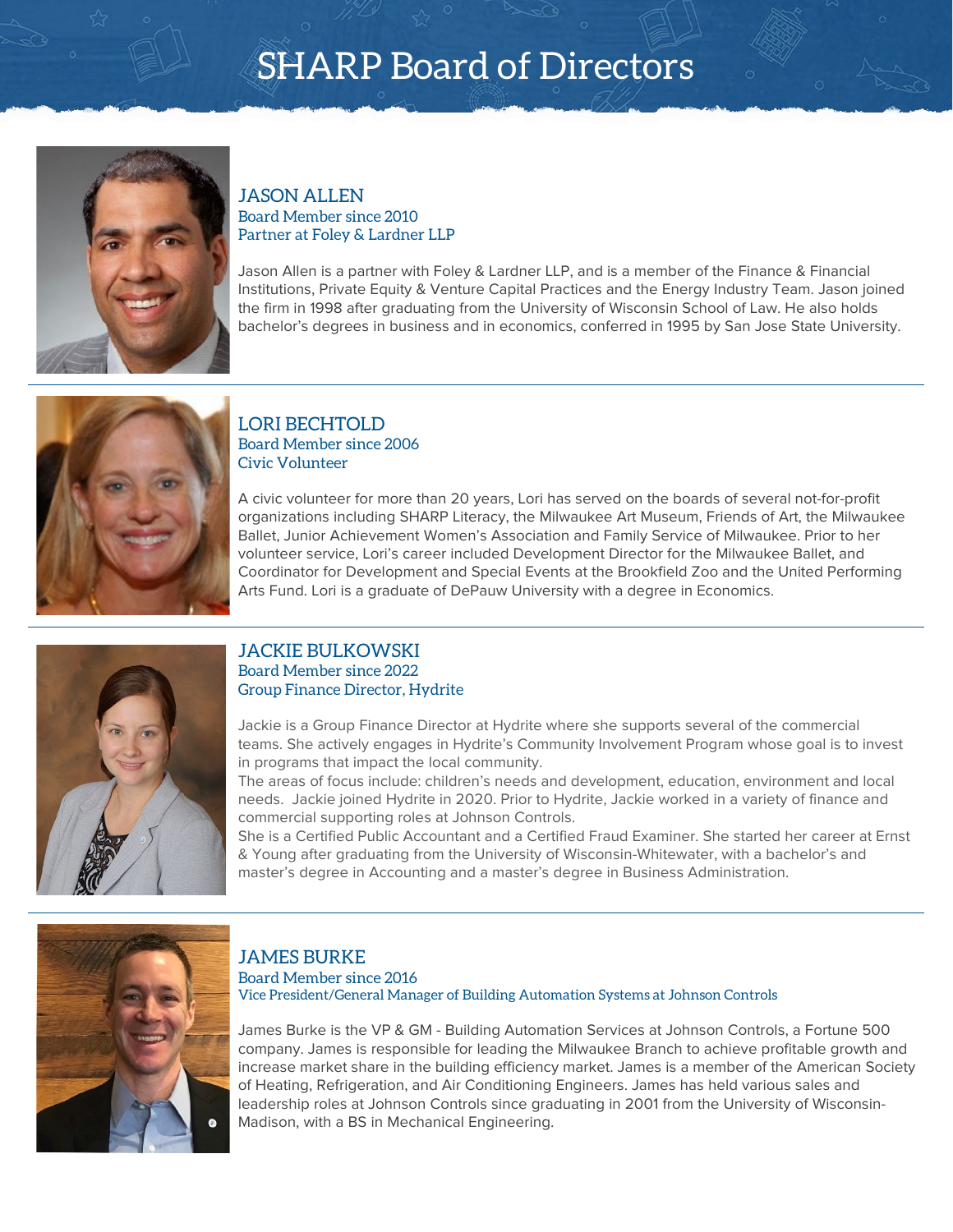

### MARSHALL CHAY Board Member since 2017 Civic Volunteer

Marshall Chay was an Owner-Operator of six McDonald's restaurants in metro Milwaukee and served on the Board of Directors for Ronald McDonald House for over 10 years. Marshall established the ACME Foundation Fund at the Greater Milwaukee Foundation in 2007, in honor of his own four children, which supports nonprofits like SHARP Literacy, Hunger Task Force, Walnut Way and Ronald McDonald House Charities.



### PAUL COMBS Board Member since 2019 Head Men's Basketball Coach at Carroll University

Paul Combs has been the Head Men's Basketball Coach at Carroll University since 2013. Combs has experienced considerable success coaching in NCAA's Div. II and III, at Nebraska's Wayne State College, UW-Platteville and Lakeland College. He attended Ripon College for his undergraduate studies and UW Oshkosh for his master's degree. Paul is a participant in a partnership between Carroll University and SHARP with "Reading with the Pios."



#### DOUG ERLACHER Board Member since 2009 Senior Vice President & Financial Advisor at Wells Fargo Advisors, LLC

Doug is a graduate of Bowdoin College and The Emory University School of Law. He has held various leadership roles in local charities and formerly served as head of the Finance Committee for the City of Cedarburg, WI; President of the Homestead Orchestra; and Vice President and board member for the Children's Outing Association.



SCHUYLER FILE Board Member since 2022 Employee Benefits Consultant, Principal, Hausmann Group

Schuyler is a shareholder and consultant at Hausmann Group where he connects people and businesses with the expertise needed to solve their most pressing business challenges. Prior to joining Hausmann Group an employee benefits consultant, Schuyler practiced law with a national health law firm where he advised health care providers on a wide range of corporate and transactional matters. Schuyler received his J.D. from Regent University School of Law and completed his undergraduate at Hillsdale College where he majored in marketing management.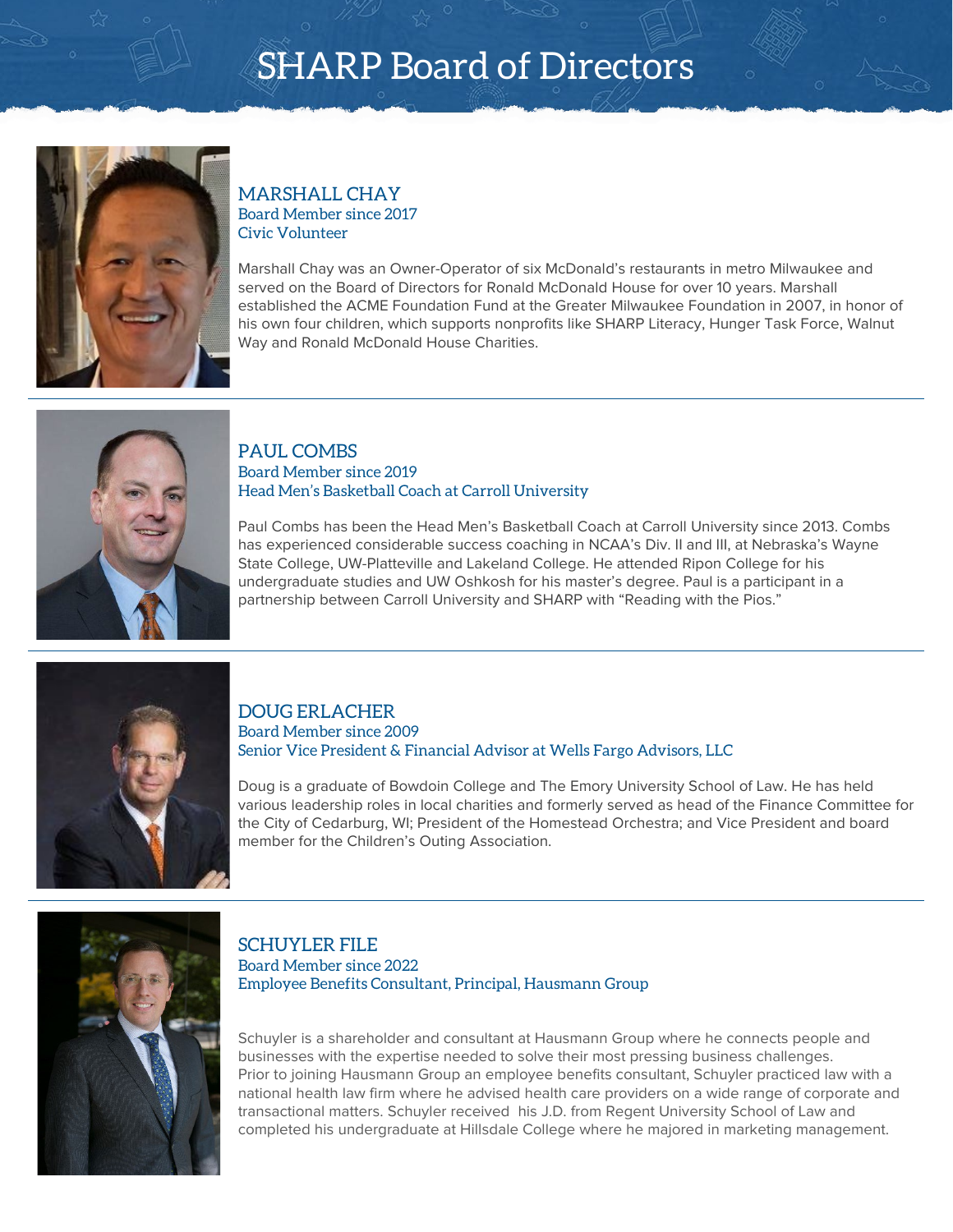

### LINDA FISCHER Board Member since 2021 SVP & GM Hospitality Segment, NCR Corporation

Linda is an energetic executive with wide-ranging experience in a variety of industries including financial services, hospitality, insurance and retail. Her most notable strengths are in sales and business development, P&L leadership, product launch and go-to-market strategy, client care and change management.

As general manager of the hospitality segment at NCR, Linda is responsible for the P&L of this \$850M business including the strategic focus and day-to-day operations for over 100,000 restaurants around the globe. She also manages the Milwaukee office for NCR.



#### THOMAS GALE Board Member since 2022 Senior Advisor, SVN, Hintze Commercial Real Estate, Inc.

Tom Joined SVN Hintze Commercial Real Estate Inc in June of 2016 after 11 years of being a partner in Equity Commercial Real Estate

Tom's areas of interest include the Leasing and sale of Commercial buildings with a primary emphasis on downtown office buildings. Sale of buildings converted to condos in Milwaukee's Third Ward, Fifth Ward and the CBD. Tennant and Buyer representation, often representing clients in confidential property acquisitions.



### BOB HAU Board Member since 2021 Chief Financial Officer and Treasurer at Fiserv, Inc.

Bob Hau oversees all financial functions for the \$15.8 billion global payments and fintech company that serves thousands of financial institution clients and millions of business partners and consumers. Hau is a member of the Board of Directors for Open Text Corporation (NASDAQ: OTEX, TSX: OTEX), and is member of the Marquette University College of Business Finance Department Advisory Board and the Marquette University President's Council.



### TOM HECHT

Board Member since 2020 Vice President of Partnership Sales & Management at Milwaukee Brewers Baseball Club

Tom is Vice President of Partnership Sales & Management with the Milwaukee Brewers and has been with the club since 2005. Tom is responsible for overseeing corporate partnerships relating to Brewers' advertising and promotional rights. He has overseen the development of new partnerships with various companies instrumental in creating many new amenities at American Family Field, including the Miller Lite Deck, Northwestern Mutual Legends Club, Johnson Controls Stadium Club and the U.S. Cellular Power Playground.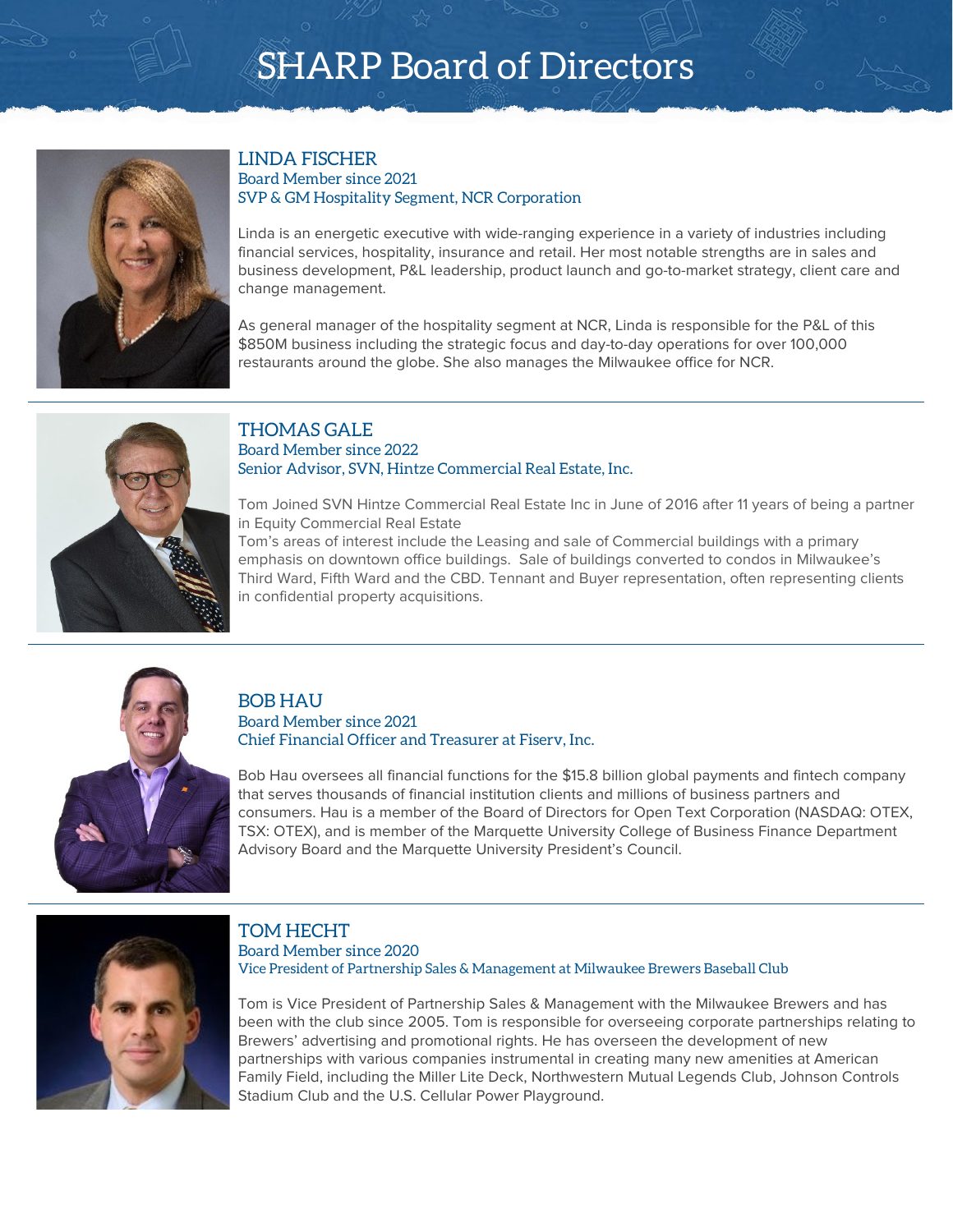

### PATRICK HENDERSON Board Member since 2019 Director of Government Affairs at Quad

Since joining Quad, Patrick has focused on the public policy goals of the company throughout the United States such as U.S. Postal Service, environmental compliance, tax policy, patent reforms, International Trade policy and health care reforms. Before coming to work for Quad, Pat was the Legislative Director for Wisconsin Governor Jim Doyle as well as Deputy Secretary for the Wisconsin Department of Natural Resources. He graduated from the University of Wisconsin with a degree in political science.



### RANDAL HOPPER Board Member since 2018 President at Mountain Dog Media

Randal was born in Illinois and attended boarding school at The Hill School in Pennsylvania. He received his BA from Denison University and earned an MBA from Northwestern Kellogg School of Business. Randy owns and operates radio stations in Fond du Lac and Sheboygan, WI. He is the founding partner of Tall Corn Music, record label and music incubator.



#### GEORGE JUSTICE Board Member since 2016 Senior Vice President at Town Bank

George is Senior Vice President in the Pewaukee office of Town Bank where he is leader of the office's commercial team. George has over 17 years of providing guidance to business owners in debt capital decisions. He has a broad range of business and real estate financing experience, including acquisition financing, management buy-outs, interest rate SWAPs, SBA 504 and 7a loans, construction, and alternative credit markets



### MATTHEW KATZ Board Member since 2022 Chief Financial Officer, Reinhart Boerner Van Deuren, S.C.

As Chief Financial Officer at Reinhart, Matt Katz leads across a variety of areas with one ultimate goal: to provide expertise, technologies and efficiencies that foster excellent client service. Along with handling the financial planning, reporting, analysis, budgeting, compensation and accounting operations of the firm, he also oversees the firm's Information Governance Team, Legal Project Management and Information Resource Center (IRC).

Matt is a leader in change management and firm development, heading the effort to continually evolve the firm through the implementation of enterprise level software, instituting an Information Governance Team and driving a message of constant innovation and improvement. He also works to enhance the firm's focus on client centricity by continual attention to internal service standards and team development.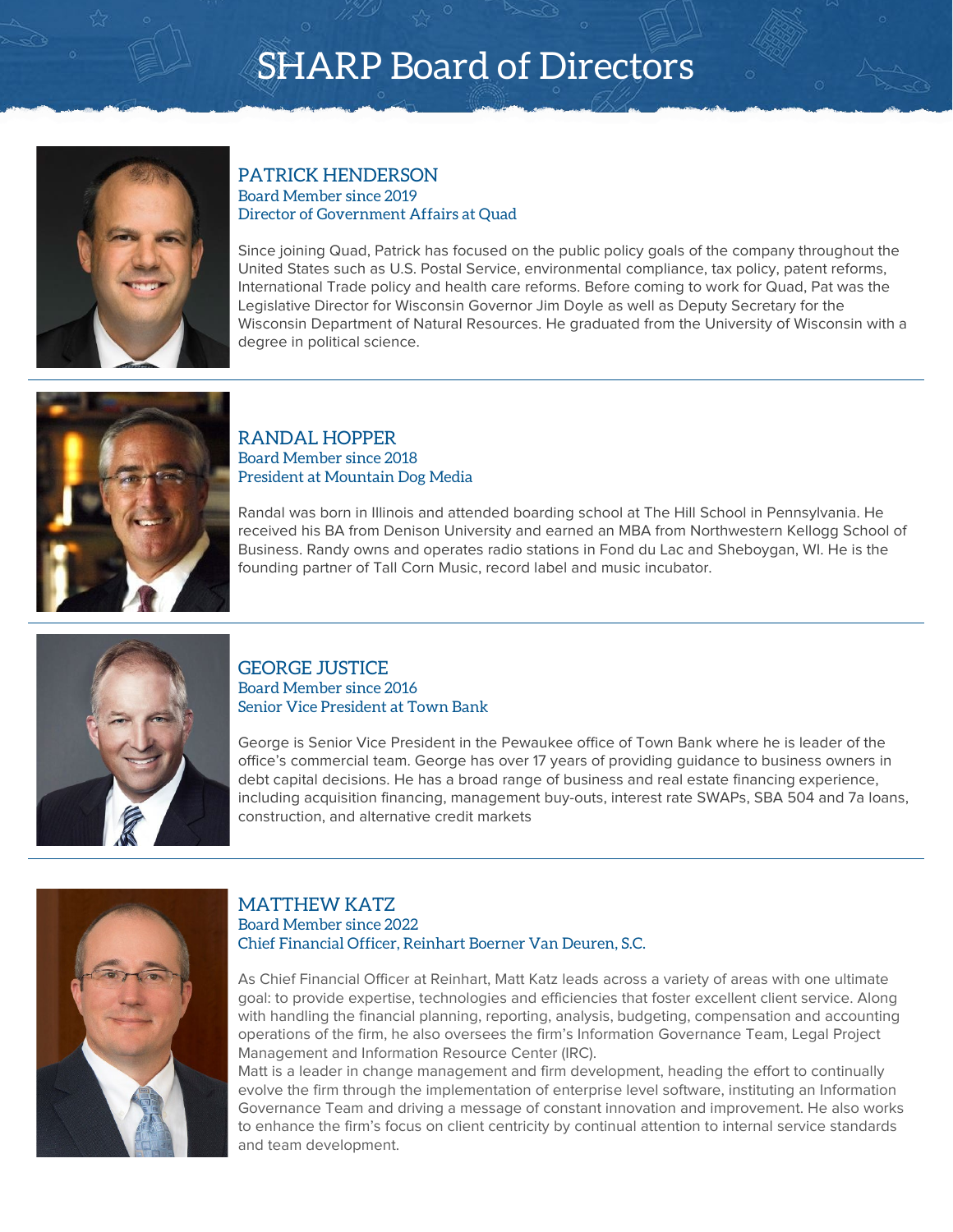

### DEANNA LEITZKE Board Member since 2018 Associate Vice President of Academic Excellence at MSOE

DeAnna is an Assistant Professor in the Civil & Architectural Engineering and Construction Management Department at Milwaukee School of Engineering (MSOE) where she also serves as the Director of CREATE Institute. DeAnna holds a B.S. in Architectural Engineering, M.S. in Engineering Management & is currently pursuing her doctorate in Leadership for the Advancement of Learning and Service in Higher Education at Cardinal Stritch University.



### JAN LENNON Board Member since 2000 Civic Volunteer

Jan currently serves on the boards of Froedtert Hospital Foundation, MACC Fund, Marquette University Women's Council and Advisory Board, Medical College of Wisconsin (MCW) Women in Science Committee and MCW Community Advisory Boards for the Digestive Disease and Neurosciences Centers, WBCS, Inc. (Wisconsin Breast Cancer Showhouse), Waukesha County Technical College Foundation, and Women for MACC. Jan has a Master of Science degree in urban history and believes education is foundational for maintaining a strong and vibrant community.



### HANNAH KITZEROW Board Member since 2021 Festival Director at Saz's Hospitality Group

Hannah has been with Saz's Hospitality Group since 2004 where she started in their Festivals Division, of which she is now Co-Director. Two years ago, she was named SHG's Community Engagement Lead, partnering with different groups and organizations throughout Southeastern WI. Hannah is a CASA Volunteer for Kids Matter, Inc., an Emerging Professionals Co-Chair for Safe & Sound, Inc., and a member of TEMPO Milwaukee's Emerging Women Leaders group.



### P. MICHAEL MAHONEY Board Member since 1998 Civic Volunteer

Mike served as Chairman, President and Chief Executive Officer of Park Bank. Mike joined Park State Bank in 1983 as President. In 1986, Mike became President of Bankmanagers Corp as well as Chairman, President, Chief Executive Officer of Park State Bank and Park Bank East. In 2020, Park Bank was acquired by First Midwest Bank, where Mike still provides guidance. He has a B.A. in Finance from Marquette University and is a graduate of the Bank Administration Institute of Wisconsin. Mike is also a graduate of the Wisconsin Graduate School of Banking.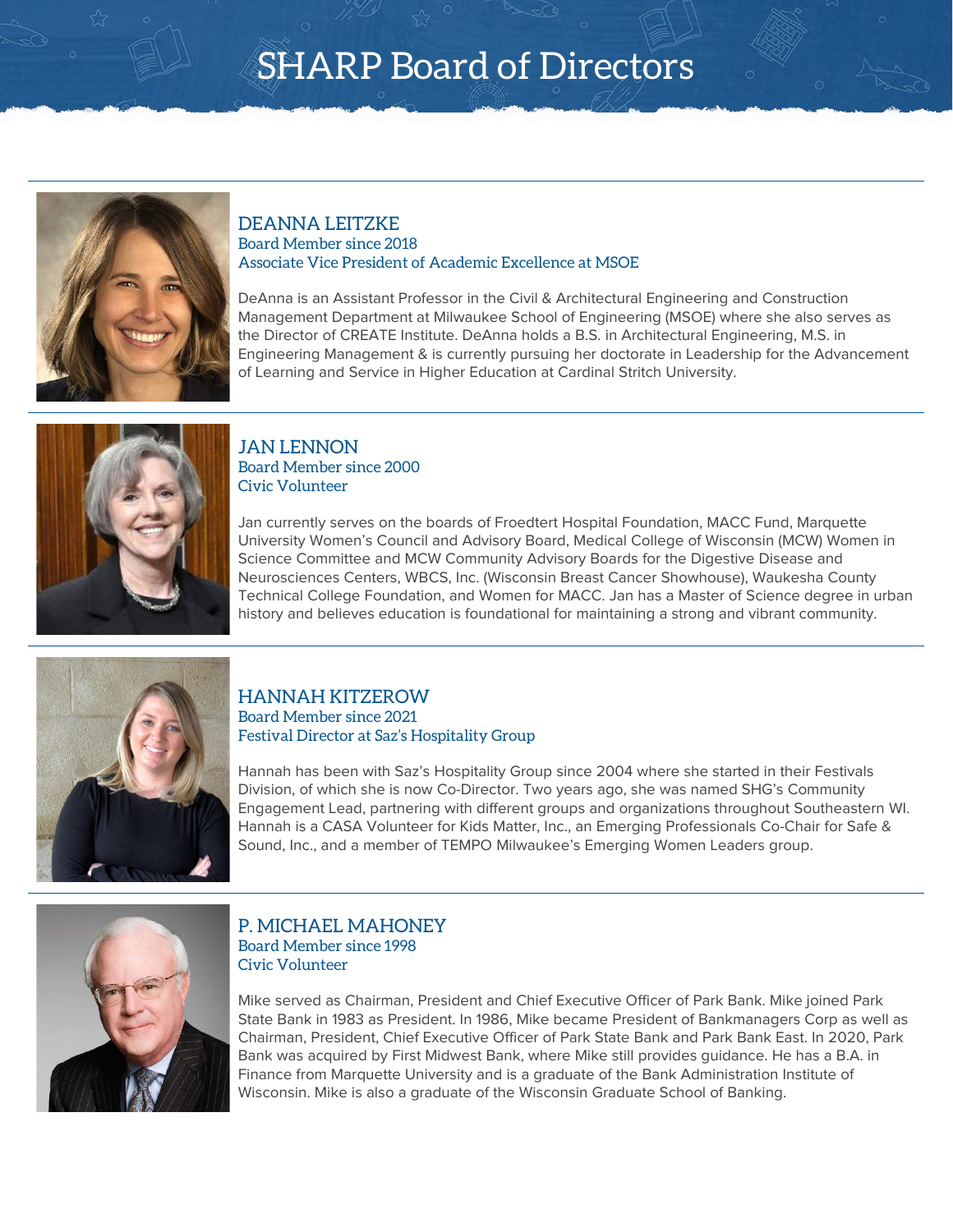

#### DAN MEYER Board Member since 2009 Publisher and Owner at BizTimes Milwaukee, President of BizTimes Media LLC

Dan launched his company in 1995 originally under the name Small Business Times following ten years as sales representative and later as advertising director for another Milwaukee business publication. Meyer is a graduate of Marquette University and Marquette University High School. He currently volunteers for the Marquette University High School marketing committee.



### TOM MROCZKOWSKI Board Member since 2014 Civic Volunteer

Tom led product management for the Endpoint and Multimedia Experience capabilities of Northwestern Mutual's Digital Workplace division. His career also included eight years with M&I Data Services and working for several software vendors, an IT consulting firm, Time Insurance Company (now Assurant Health) and American Appraisal Corp. He has also served as a student mentor in Northwestern Mutual's Time to Read program. Tom helped organizations achieve great things and enabled individuals to grow personally and professionally.



#### BRITTANY LOPEZ NALEID Board Member since 2016

Assistant General Counsel and Assistant Secretary-Northwestern Mutual

Brittany works with employers on a variety of claims, including employment discrimination and retaliation, occupational safety, wrongful termination, harassment cases and more. In addition, She also provides pro bono representation to victims of domestic abuse. She is a past recipient of the Milwaukee Business Journal's 2021 40 Under 40 recognition, Wisconsin Law Journal's Up and Coming Lawyer award, the Hispanic Professionals of Greater Milwaukee's Future Leader Award and has been named a Wisconsin Super Lawyers Rising Star since 2013.



### AMANDA PORTERFIELD Board Member since 2021 Anchor at CBS 58 News

Amanda Porterfield is the noon and 4pm anchor at CBS 58 News here in Milwaukee. She is award winning journalist who has covered four states throughout her 15 plus year career. She is a proud graduate of Saint Mary's College in Notre Dame, IN who grew up in Milwaukee and Chicago. She's held every role in a newsroom that you can imagine. Her passion is journalism that focuses on highlighting social justice issues in the community. Porterfield is also a founding member of Milwaukee Crime Stoppers and contributor to the CBS 58 Sunday Morning Show hosted by her coanchor Mike Strehlow.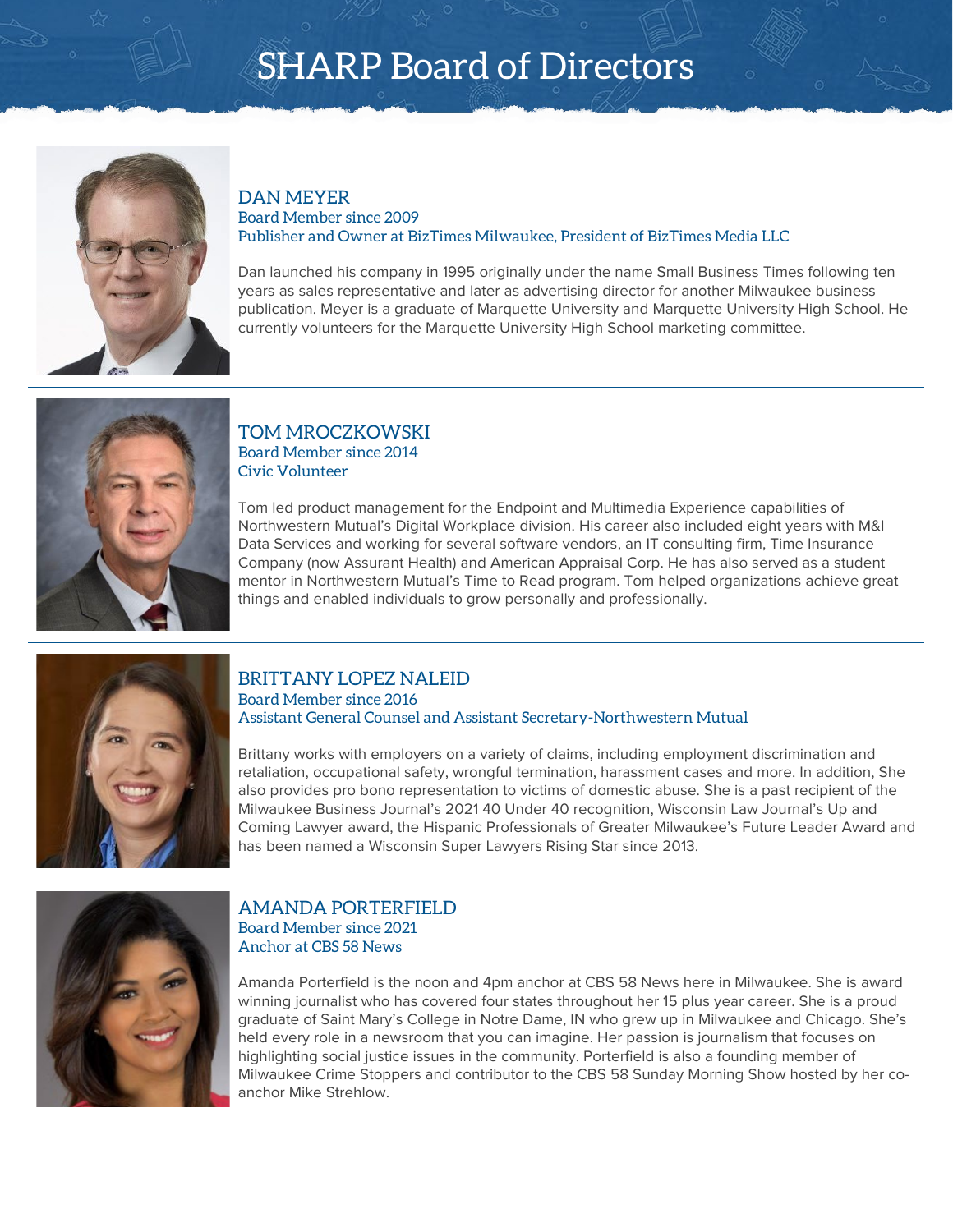

### DEB ROESNER Board Member since 2021 Director and Team Lead–BMO Harris Bank, Commercial Banking

Deb manages both a team and a portfolio of middle market clients across a variety of industries and located primarily across the greater Midwest. Deb has been in banking for over thirty years. Deb currently serves on the Board of Directors of the Wisconsin Chapter of Women in Manufacturing, the Board of Directors of the Women's Fund of Greater Milwaukee and the Finance Committee for the Milwaukee Chamber Theatre. Deb was the president of the Fox Point Bayside Education Foundation from 2009-2012. Deb served on the Fox Point Bayside School Board for four years from 2016-2020 and was as the school board president from 2019-2020. Deb is a graduate of the University of Kentucky with a degree in Finance.



### ANDREA SCHLOEMER Board Member since 2003 Gray Log Art

Andrea is active in volunteer and philanthropic activities in her community. Andrea received formal artistic training in Milwaukee, Scottsdale and Maui. Her work is strongly influenced by her life experiences while living in Wisconsin, Canada, Hawaii, and Florence.



### OMAR SHAIKH Board Member since 2013 Co-Owner, President at SURG Restaurant Group

A graduate of Cardinal Stritch University, Omar provides Milwaukee residents and visitors with exceptional dining experiences as partner of SURG Restaurant Group. Thriving in the upbeat, fastpaced service industry, Omar finds balance with his involvement in several Milwaukee and Wisconsin-based community and tourism organizations including the Urban League, MMAC, and VISIT Milwaukee. Shaikh also has the privilege of serving on the State Tourism Council and a seat on the Greater Milwaukee Hotel and Lodging Board.



### SARIT SINGHAL Board Member since 2019 President & CEO at Superior Support Resources, Inc.

Founder, president, and CEO of Superior Support Resources, Inc. (SSR), Sarit has built an award winning information technology services provider, serving small to mid-sized businesses. In his role, Sarit focuses on strategy, innovation, collaborative leadership and execution of objectives for SSR and its clients. He has been recognized with the Milwaukee Business Journal 40 under 40 Award, as well as a Bravo! Entrepreneur Award from BizTimes Media. Sarit supports programs helping students pave future successful careers which led him to earning COSBE's P. Michael Mahoney Award in recognition of his exemplary service and volunteerism.